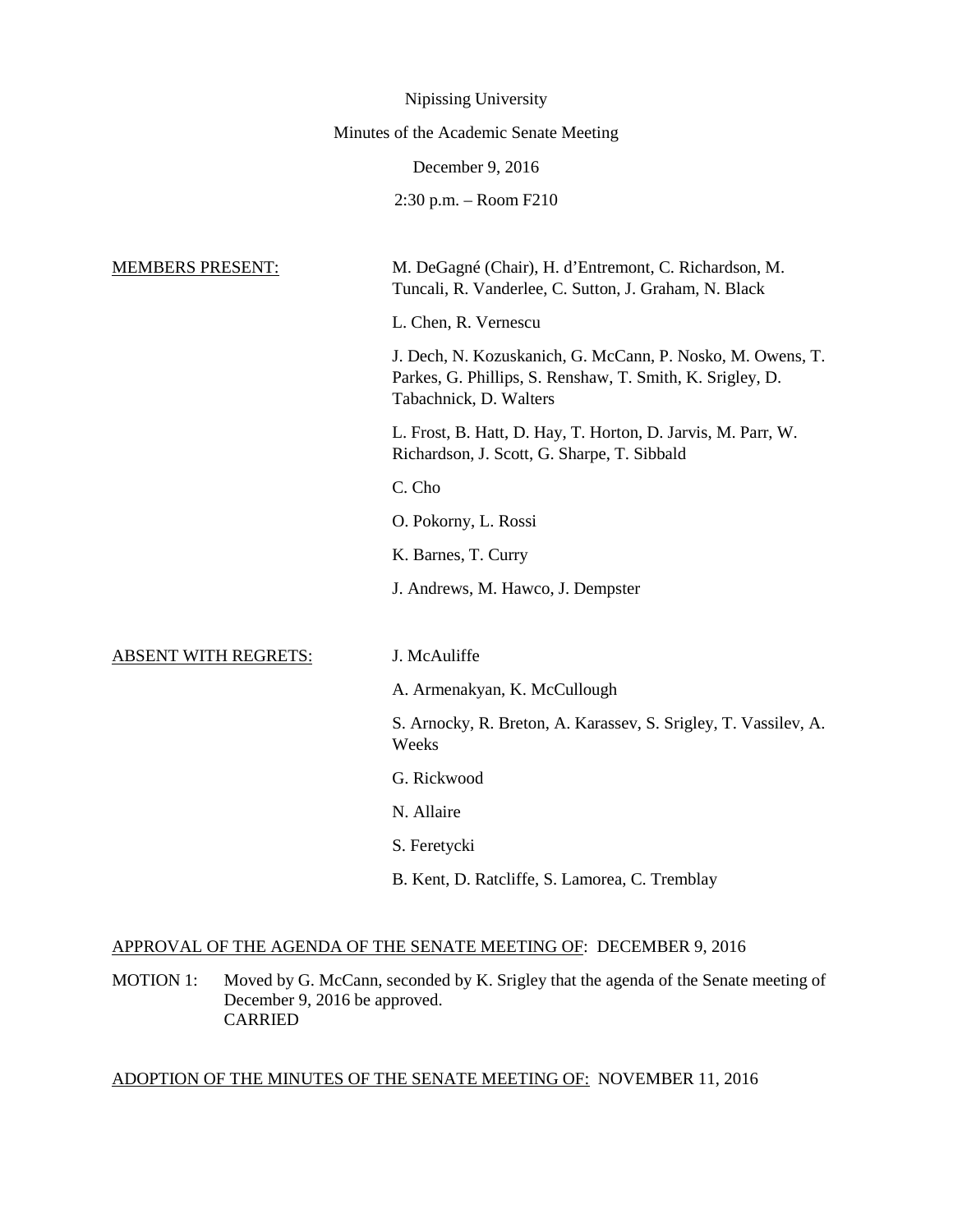MOTION 2: Moved by M. Owen, seconded by W. Richardson that the minutes of the Senate meeting of November 11, 2016 be adopted. CARRIED

### QUESTION PERIOD

Questions were asked regarding the status of the Business Plan and when it is expected to be approved by the Board and posted. The Provost reported that he and the Deans have prepared a draft of an Academic Plan. The Faculty of Arts and Science wanted a different process. It is not clear when it will be completed. We have been in discussion with the MTCU and further time has been allowed for the Business Plan. A further question was asked regarding the status of our Research Plan. The Provost advised that the Dean of Graduate Studies and Research is working on drafting a Research Plan to be presented at a future Senate meeting.

#### REPORTS OF STANDING COMMITTEES AND FACULTY OR UNIVERSITY COUNCILS

# **SENATE EXECUTIVE COMMITTEE**

MOTION 3: Moved by M. DeGagné, seconded by G. McCann that Senate receive the Report of the Senate Executive Committee dated December 2, 2016. CARRIED

#### **UNDERGRADUATE STUDIES COMMITTEE**

- MOTION 4: Moved by H. d'Entremont, seconded by T. Smith that the Report of the Undergraduate Studies Committee, dated October 25, 2016 be received. CARRIED
	- **October 25, 2016 Report**

# **FACULTY OF ARTS AND SCIENCE**

#### **Biology/Philosophy**

MOTION 5: Moved by H. d'Entremont, seconded by G. McCann that Senate approve the removal of the anti-requisite from each of PHIL 2716: Bioethics and BIOL 3557: Genetics and Society: Our Genes, Our Choices. CARRIED

#### **Computer Science and Mathematics**

MOTION 6: Moved by H. d'Entremont, seconded by L. Chen that Senate approve the course title for COSC 1901 from Computer Applications for Digital Scholarship to New Media Tools and update the course description as follows:

#### New Course Title: New Media Tools

#### New Course Description:

In this course, students examine New Media, its core concepts and application to research. Students encounter aspects of digital literacy necessary to support the creation of broadly distributed digital resources. They also gain experience using contemporary tools in this process. Emphasis is placed on the demand for information delivery, using diverse media formats, across multiple operating platforms and digital devices. Students further their grasp of course topics through a series of related lab activities.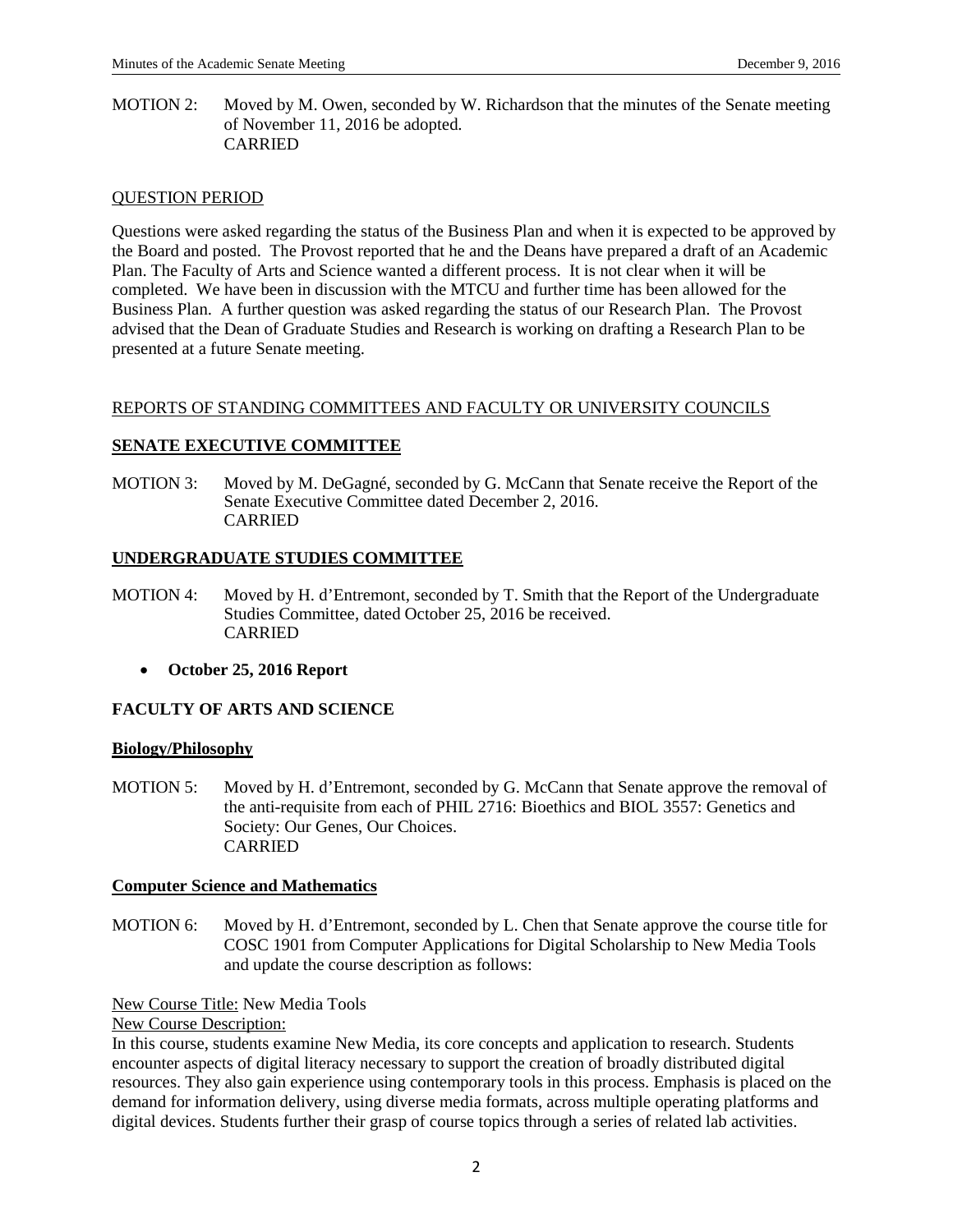Old Course Title: Computer Applications for Digital Scholarship

# Old Course Description:

This course examines core concepts and applications for digital scholarship. A primary focus is the creation of easily distributed, text-based digital resources. Context for such distribution is the Web, thus students are required to design and code suitable, standards-based documents using X/HTML and CSS. Extracting information from data will be explored through a number of important concepts in structured problem solving, database management and programming.

# CARRIED

MOTION 7: Moved by H. d'Entremont, seconded by M. Owens that Senate approve the course title for COSC 1902 from Scripting Applications for Digital Scholarship to Coding Techniques and update the course description as follows:

New Course Title: Coding Techniques

New Course Description:

In the evolving world of new media, it is important that students extract information and meaning from large amounts of data. Students learn how to develop and apply programming skills in support of this objective. They also develop coding literacy skills to create interactive websites, read and explain the code structures and query data sources. Through a series of labs, students engage in hands-on activities that support critical course topics.

Old Course Title: Scripting Applications for Digital Scholarship

Old Course Description:

A logical extension of COSC1901 is the addition of website functionality through scripting. To this end, students acquire a useful set of skills by learning to program with JavaScript. Topics include program structure, data types, sequential, conditional and iterative constructs as well as coding, testing and debugging. Application of these skills are accomplished, in part, by creating simple web applications. CARRIED

# **Gender Equality and Social Justice**

MOTION 8: Moved by H. d'Entremont, seconded by S. Renshaw that Senate approve that GEND 1025: Introduction to Gender, Equality and Social Justice and GEND 1006: Introduction to Gender, Power and Justice be listed as anti-requisite. CARRIED

# **History**

MOTION 9: Moved by H. d'Entremont, seconded by K. Srigley that Senate approve the minor modification to the description of hours in HIST 3705: The Holocaust: Nazi Germany, World War II and the Genocide of European Jews from "two hours of lecture and one hour of seminar per week" to "three hours of lecture per week." CARRIED

# **SCHULICH SCHOOL OF EDUCATION**

MOTION 10: Moved by H. d'Entremont, seconded by T. Sibbald that Senate approve that 1 week of practicum be added to EDUC 4714 Practicum I. CARRIED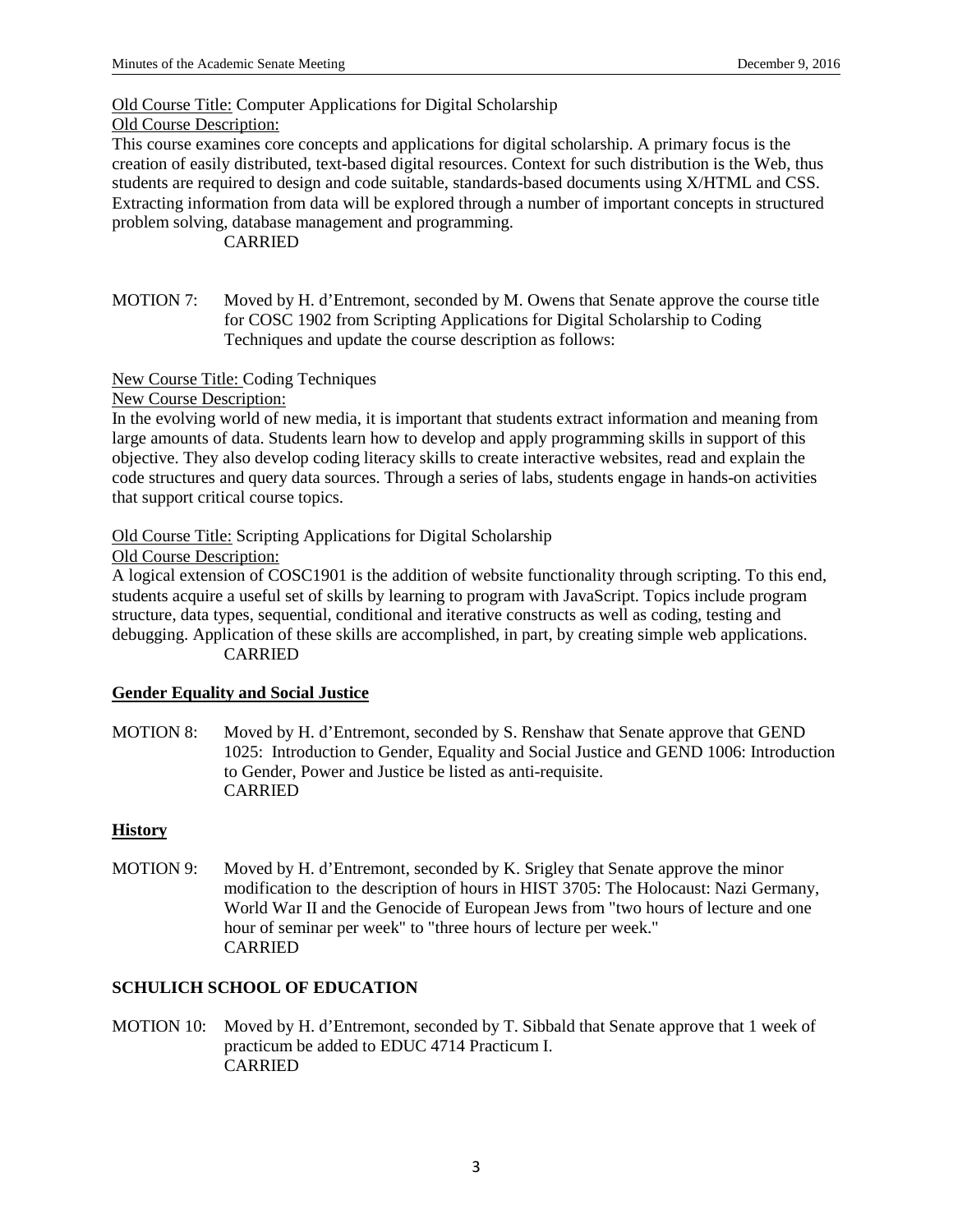- MOTION 11: Moved by H. d'Entremont, seconded by T. Sibbald that Senate approve the removal of the J/I curriculum course requirement for I/S teacher candidates and replace with a course from the elective list. CARRIED
- MOTION 12: Moved by H. d'Entremont, seconded by D. Hay that Senate approve that HIST 3947 Sport and Spectacle in Modern Society be cross-coded as PHED 3947 Sport and Spectacle in Modern Society (see attached descriptive data). CARRIED

#### • **November 8, 2016 Report**

MOTION 13: Moved by H. d'Entremont, seconded by T. Parkes that the Report of the Undergraduate Studies Committee, dated November 8, 2016 be received. CARRIED

# **FACULTY OF APPLIED AND PROFESSIONAL STUDIES**

#### **School of Business**

MOTION 14: Moved by H. d'Entremont, seconded by R. Vanderlee that Senate approve that ACCT 2106 and ACCT 2107 be added as prerequisites for ACCT 4827 Auditing. CARRIED

#### **Social Welfare**

*Non-Substantive* 

SWLF 3296

(a) Change the course name of SWLF 3296 …

*From*: Globalization and the Welfare State

*To*: Globalization and Social Inequalities

(b) Change the beginning of the course description …

*From*: This course focuses on the welfare state in the era of globalization. It examines the different levels of social development and inequality in advanced capitalist societies.

*To*: This course surveys social development and inequality in advanced capitalist societies.

- MOTION 15: Moved by H. d'Entremont, seconded by L. Chen that Senate approve the addition of SWLF 3426: Race, Ethnicity, and Social Welfare. CARRIED
- MOTION 16: Moved by H. d'Entremont, seconded by S. Renshaw that Senate approve the revision of the course name, course description, and learning outcomes for SWLF 3307 (Comparative Social Development). CARRIED
- MOTION 17: Moved by H. d'Entremont, seconded by G. McCann that Senate approve the revision of the course description and learning outcomes for SWLF 3266 (Religion and Social Welfare). CARRIED
- MOTION 18: Moved by H. d'Entremont, seconded by L. Chen that Senate approve that the prerequisites for SWLF 2006 (Ideology and Social Welfare), SWLF 2007 (Poverty and Social Policy in Canada), SWLF 2995 (Community Service-learning for Social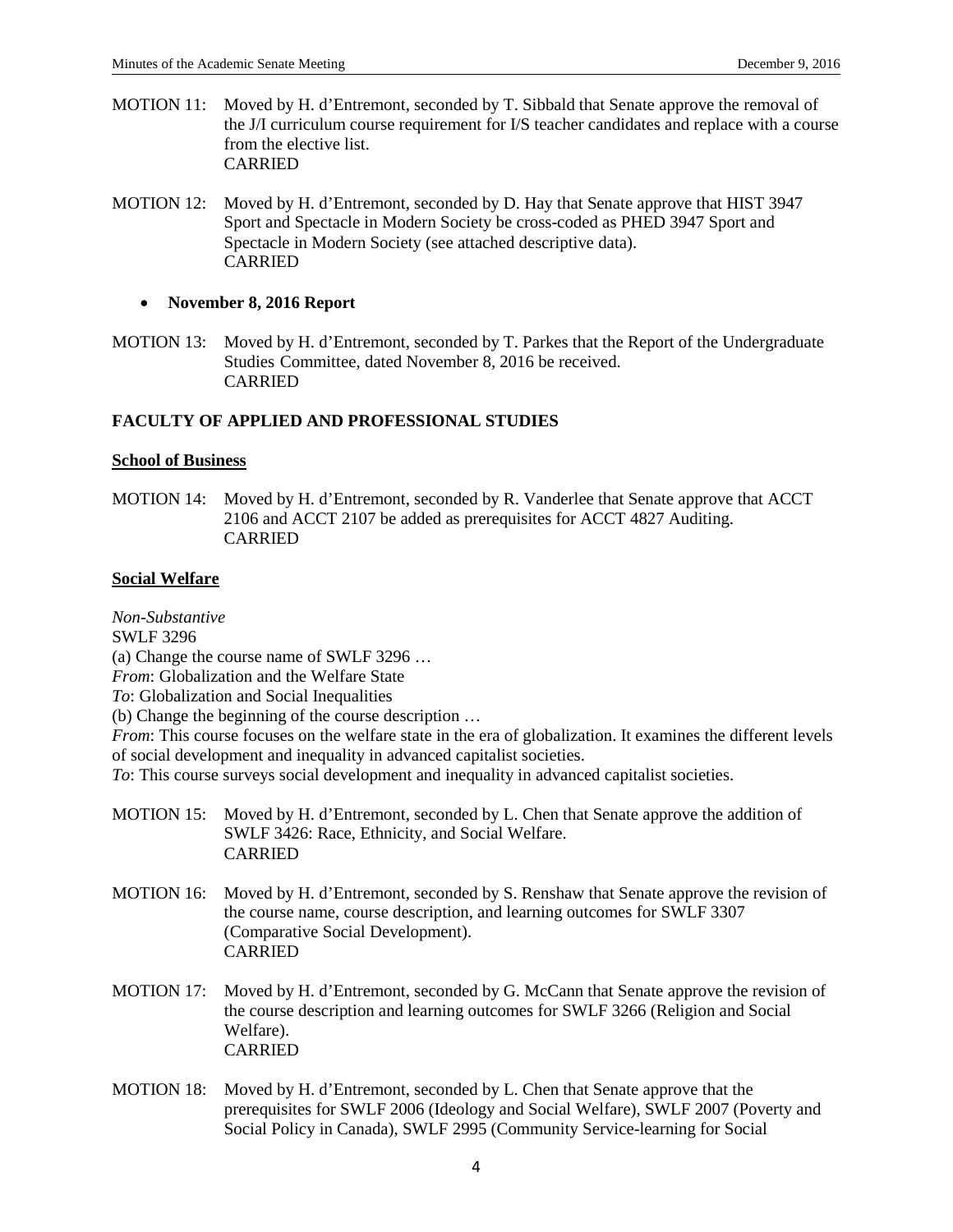Development), SWLF 3006 (Social and Economic Justice), and SWLF 3007 (History of Social Welfare) be changed from "SWLF 1005 or SWLF 1006" to "Any 24 credits completed." **CARRIED** 

- MOTION 19: Moved by H. d'Entremont, seconded by S. Renshaw that Senate approve that the prerequisites for SWLF 4006 (Social Development) and SWLF 4007 (Honours Seminar) be changed from "Restricted to students in the third or fourth year of the Honours Specialization program in Social Welfare and Social Development" to "Restricted to students in any Honours program with 84 credits completed." CARRIED
- MOTION 20: Moved by H. d'Entremont, seconded by G. McCann that Senate approve the addition of the following courses as cross-listed courses in Social Welfare and Social Development:

| Course           | <b>Title</b>                                                            | Prerequisite                                                                                                                                                         | <b>Modified sentence in</b><br>course description                                          |
|------------------|-------------------------------------------------------------------------|----------------------------------------------------------------------------------------------------------------------------------------------------------------------|--------------------------------------------------------------------------------------------|
| <b>CHFS 2216</b> | Children's Rights                                                       | Any course listed in<br>Child and Family<br><b>Studies</b>                                                                                                           | This course may be<br>credited towards Social<br><b>Welfare and Social</b><br>Development. |
| <b>CHFS 3105</b> | Child Welfare: Critical<br>Reflections                                  | Any 24 credits<br>completed                                                                                                                                          | This course may be<br>credited towards Social<br><b>Welfare and Social</b><br>Development. |
| <b>CHFS 3106</b> | Youth and Social<br>Justice                                             | Any 24 credits<br>completed                                                                                                                                          | This course may be<br>credited towards Social<br><b>Welfare and Social</b><br>Development. |
| <b>CHFS 3216</b> | Caregivers and the<br>Welfare of Children and<br>Families               | No prerequisite                                                                                                                                                      | This course may be<br>credited towards Social<br><b>Welfare and Social</b><br>Development. |
| <b>GEND 2516</b> | Race, Law, and<br>Violence                                              | Any 18 credits<br>completed                                                                                                                                          | This course may be<br>credited towards Social<br><b>Welfare and Social</b><br>Development. |
| <b>INTD 2005</b> | Introduction to<br>Interdisciplinary<br>Analysis                        | Any 18 credits<br>completed                                                                                                                                          | This course may be<br>credited towards Social<br><b>Welfare and Social</b><br>Development. |
| <b>UNIV 3006</b> | <b>Experiential Learning</b><br>for Arts and Science<br><b>Students</b> | Students must be in<br>their third or fourth year<br>of study and are<br>completing a BA, BFA,<br>or BSc degree and must<br>have a 75% overall<br>average to enroll. | This course may be<br>credited towards Social<br><b>Welfare and Social</b><br>Development. |

#### CARRIED

#### **FACULTY OF ARTS AND SCIENCE**

#### **Gender Equality and Social Justice**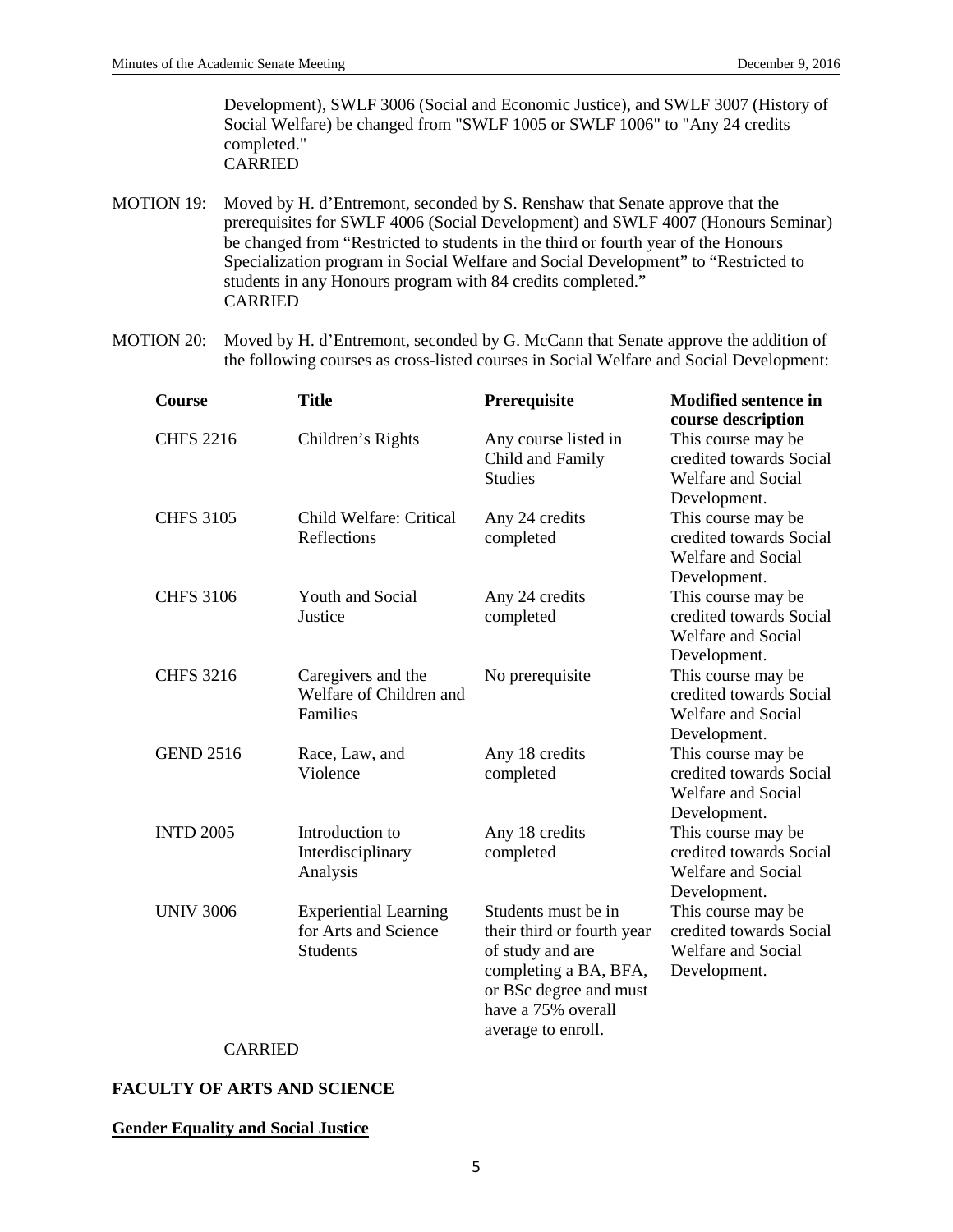MOTION 21: Moved by H. d'Entremont, seconded by S. Renshaw that Senate approve that the new course GEND 3076: Reality TV and the Politics of Difference be added to the Nipissing University Calendar under Gender Equality and Social Justice. CARRIED

#### **University Success**

MOTION 22: Moved by H. d'Entremont, seconded by G. McCann that Senate approve that the prerequisite for UNIV 3006: Experiential Learning for Arts and Science Students to include the following sentence: *This course may be credited towards a student's program of study with the approval of the academic unit.*  CARRIED

# **POLICY**

MOTION 23: Moved by H. d'Entremont, seconded by M. Tuncali that Senate approve that the Proof of Proficiency in English policy modification be approved.

Due to an error in the English Language Proficiency Policy document provided in the supporting documentation of the November 8, 2016 USC Report the following new document was provided to Senators:

#### **Undergraduate Studies Committee**

# **Proof of Proficiency in English Policy Modification**

**Motion:** That the Undergraduate Studies Committee recommend to Senate that the Proof of Proficiency in English policy modification be approved.

Faculty expressed concerns that another service provider could come in to take over work and requested that a rationale be provided. The Provost informed that the wording in either motion would not prevent NU faculty from teaching these courses, and as NU currently does not have an ESL program the current policy needs to be modified to be more receptive to attracting international students. He advised that the rationale was included in the USC Report.

MOTION 23: Moved by H. d'Entremont, seconded by D. Tabachnick that Senate approve that the Proof of Proficiency in English policy modification be approved as amended below: Applicants who have successfully completed EAP programs associated with other Canadian universities and obtained that university's minimum level for admission consideration may also be considered to have met Nipissing University's English language proficiency requirement. Alternatively, Nipissing University may offer such services on its campus, with similar minimum levels of proficiency. CARRIED 1 ABSTENTION

# **PLANNING AND PRIORITIES COMMITTEE**

MOTION 24: Moved by H. d'Entremont, seconded by M. Tuncali that the Report of the Planning and Priorities Committee dated November 25, 2016, be received. CARRIED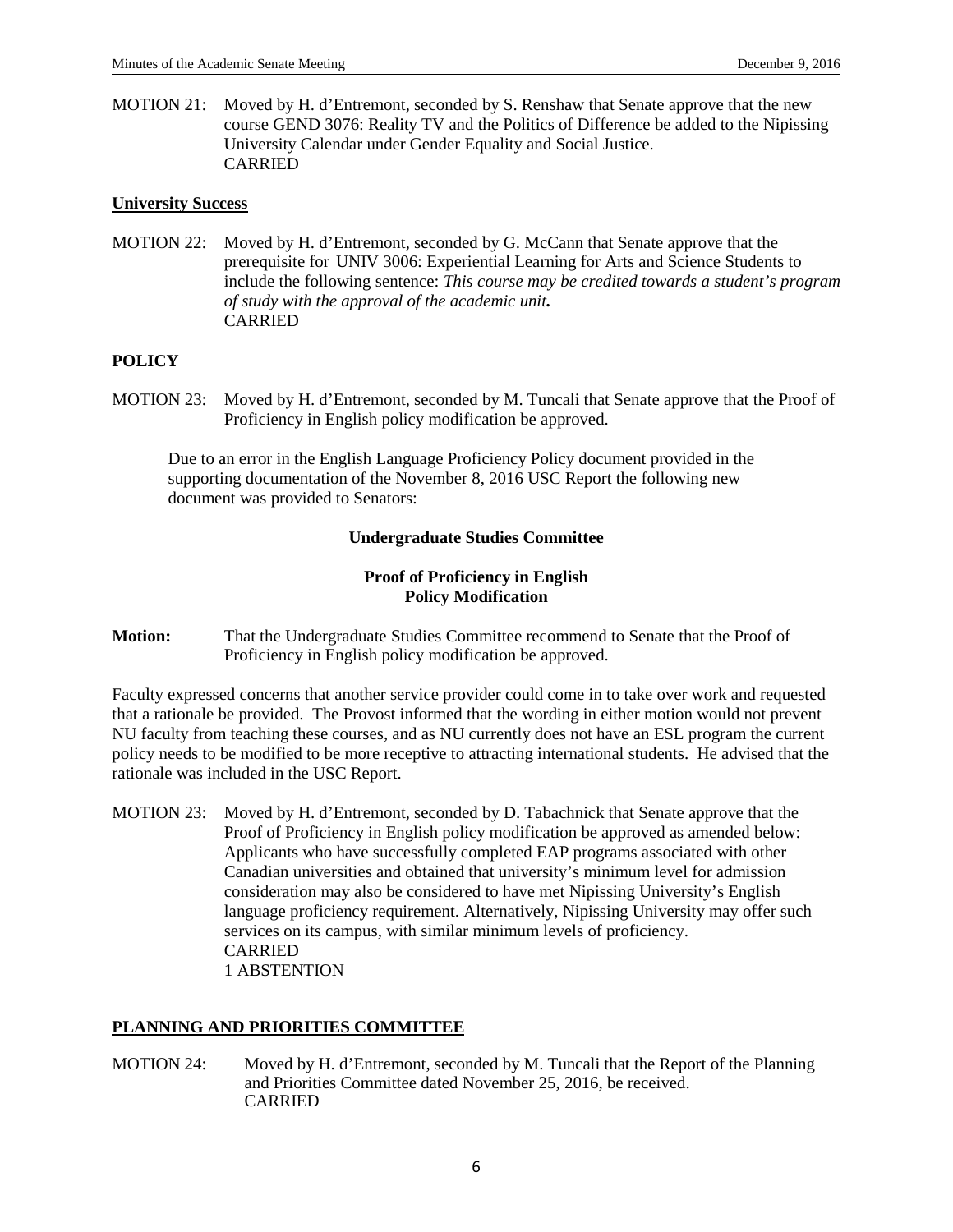#### OTHER BUSINESS

Len Gamache provided a presentation and answered questions on the Role of University Advancement.

The Funding Framework and SMA presentation by Jamie Graham and the Report on Senate Reform Survey and how Senate wishes to proceed with the results were both tabled to the January 13, 2017 Senate meeting.

MOTION 25: Moved by M. DeGagné, seconded by S. Renshaw that Senate move in camera. CARRIED

President DeGagné gave a report from the Honorary Degrees Subcommittee.

MOTION 26: Moved by M. DeGagné, seconded by H. d'Entremont that Senate move out of camera. CARRIED

#### AMENDMENT OF BY-LAWS

- MOTION 27: Moved by D. Tabachnick, seconded by G. McCann that Senate approve that Article 9.6 Technology & Infrastructure Committee (T&I) be amended to read:
	- 9.6 Technology & Infrastructure Committee (T&I)
	- (a) *Ex Officio* Members:
		- (i) the Vice-President responsible for Finance and Administration or designate (nonvoting); and
		- (ii) the Executive Director, Library Services, or designate;
		- (iii) the Director of Technology Services, or designate.
	- (b) Members Elected by Faculty Council:
		- (i) one (1) faculty Senator or non-Senator from each faculty, one of whom shall be elected by the Committee to serve as Chair, and one of whom shall be elected by the Committee to serve as Vice-Chair;
		- (ii) one (1) faculty Senator who is a full-time lab, seminar or service course instructor; and
		- (iii) two (2) student representatives from any Faculty.
	- (c) Terms of Reference:
		- (i) to engage in on-going review, needs assessment and policy development in all matters related to academic technology and infrastructure (where infrastructure includes both academic physical resources and human resources in academic support areas), and to make recommendations to Senate;
		- (ii) to provide advice and priority-setting assistance to the VPFA regarding:
			- 1) support for teaching, learning and scholarly research through the application of computing, information and multi-media technologies;
			- 2) the need for, and design of, new or renovated teaching, learning and research space;
			- 3) staffing needs in academic support areas such as technology services, research assistance, lab supervision and secretarial or clerical support; and
			- 4) the allocation of the annual budgets in technology and academic infrastructure areas;

(iii) to deal with such other matters as may be assigned from time to time by Senate. CARRIED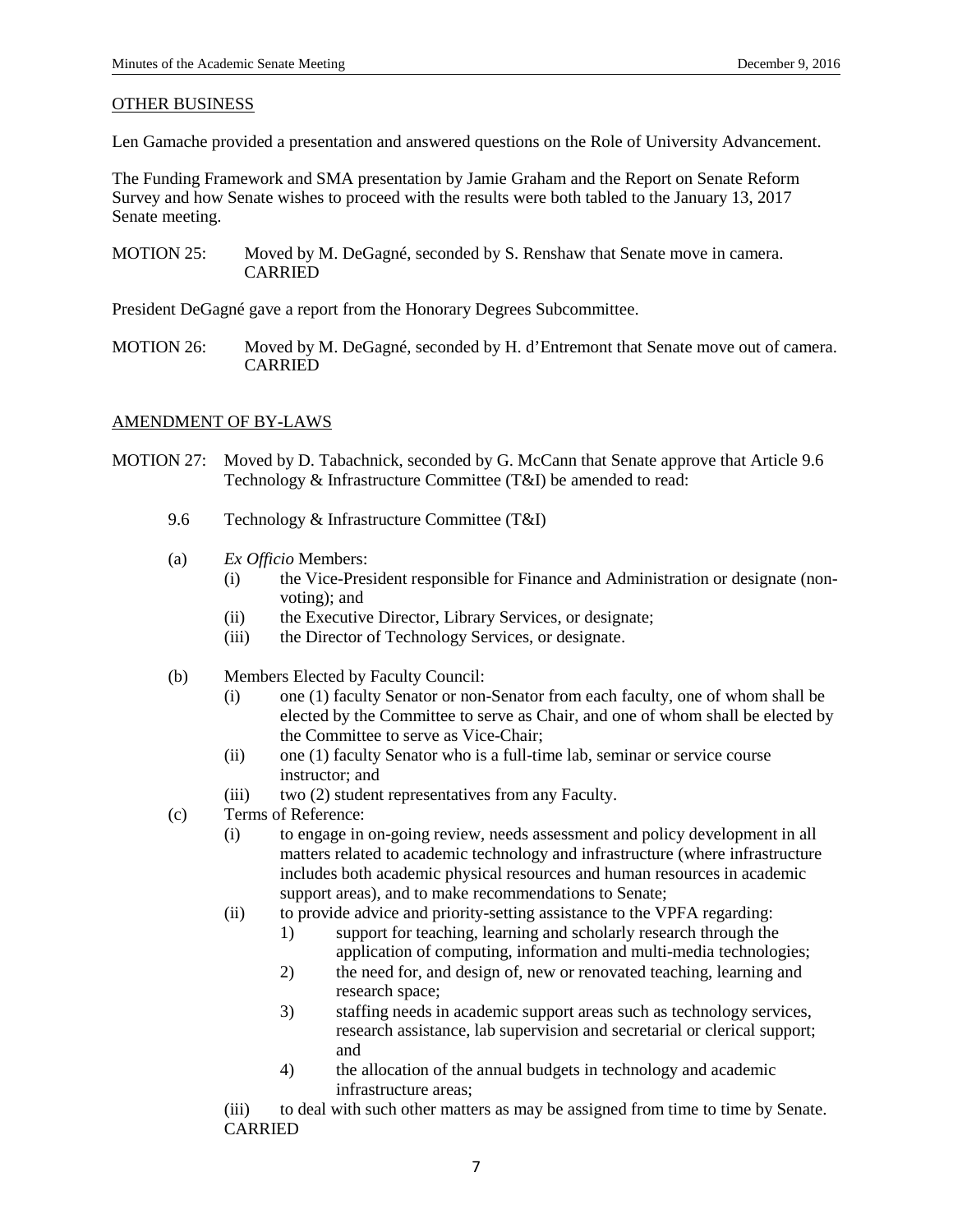MOTION 28: Moved by D. Tabachnick, seconded by J. Dempster that Senate approve that Article 10.2 Research Council (RC) Technology & Infrastructure Committee (T&I) be amended to read:

Article 10.2 Research Council (RC)

(a) Membership:

Voting Members

- (i) the Academic Deans; including the Dean of Graduate Studies and Research who shall be chair
- (ii) Six (6) Faculty members, elected by Senate for a minimum two (2) year term, to include: one (1) faculty member from each Faculty representing the Tri-Council disciplines as follows: 1 CIHR, 1 NSERC and 1 SSHRC, and two  $(2)$  remaining faculty; and one  $(1)$ Canada Research Chair or Indigenous Education Chair.
- (iii) One (1) student representative from a Graduate program

Non-voting Members

- (iv) Provost and Vice-President Academic and Research; and
- (v) Executive Director of Library Services, or delegate. CARRIED

The Senate Speaker and Chair of the By-Laws and Elections Subcommittee wished to clarify a ruling made at the November 11, 2016 Senate meeting regarding a request to include an entire question into the record so that it would appear verbatim in the Senate minutes. The Speaker advised that he was asked to rule on a specific case and as this request took place outside of the purview of Senate he ruled against it, but he in no way implied that verbal questions would not be accepted at future Senate meetings. Such requests will be considered on an ongoing basis with the approval of Senators.

# REPORTS FROM OTHER BODIES

Council of Ontario Universities (Academic Colleague)

Senator McCann's report was tabled to the January 13, 2017 Senate meeting.

# ANNOUNCEMENTS

The President discussed the Academic Plan. When the plan was brought forward previously, concerns were expressed and a request for an alternative process was suggested by Faculty of Arts & Science. The importance of having the Academic Plan come back to Senate was emphasized. As the motion was voted down at the last Senate meeting, can a motion be moved that Senate strike a Strategic Enrollment Committee to provide advice?

The Dean of Arts & Science responded that last spring the Chairs held a Retreat and information was asked for and the Arts & Science Executive struck a Committee. The Chairs will be meeting next week to discuss the feedback and it is hoped that a draft will be available for discussion at the next Faculty Council meeting. Once it has been discussed at Faculty Council it will then come back to Senate as it needs to reflect all three faculties. It will then be redistributed out to a committee formed of all bodies.

The Provost and Vice-President Academic and Research advised that the average rate of default in the Ontario university system is 3.6%. The average rate of default in the Ontario College system is 10.8%